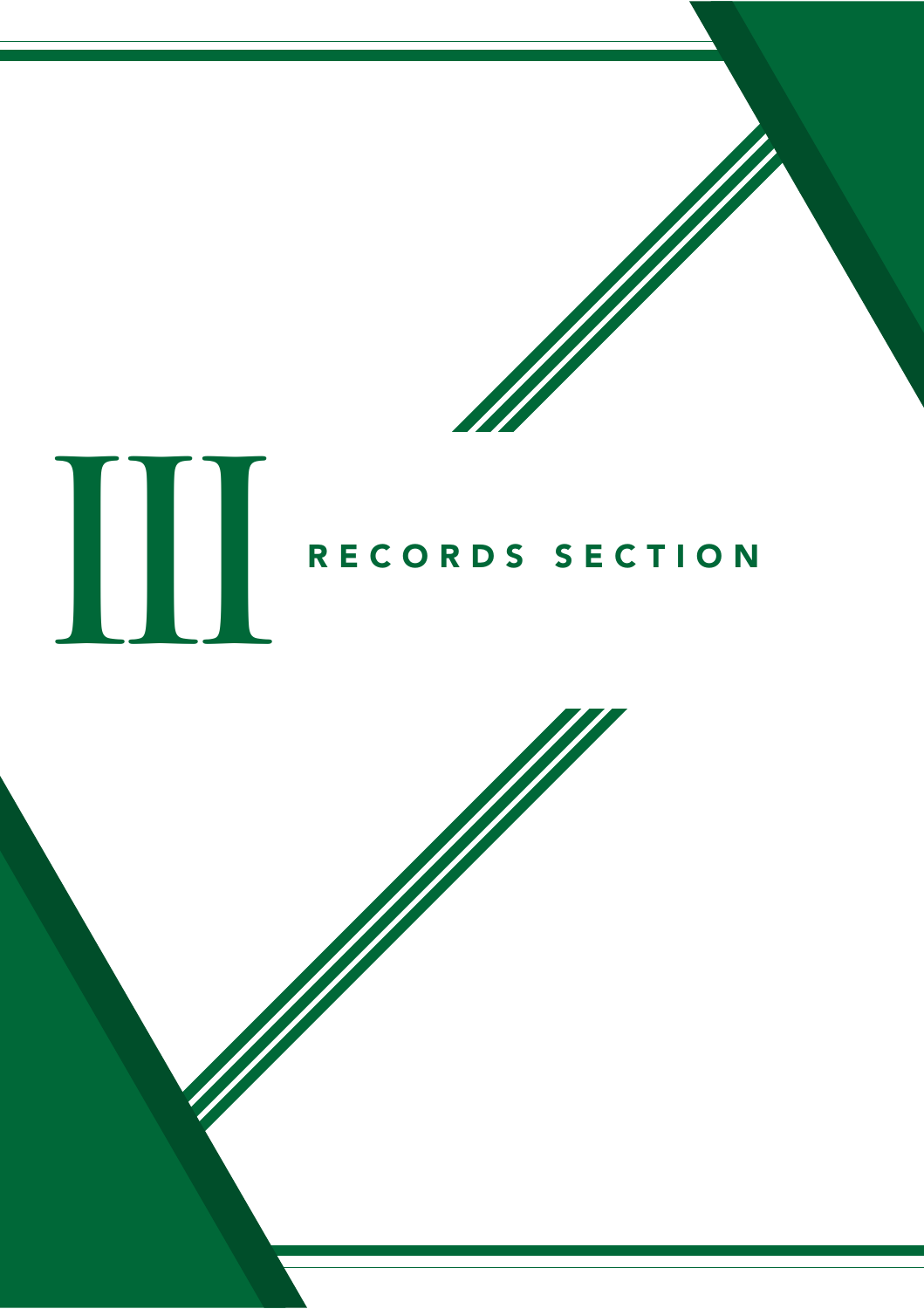## THE RECORDS SECTION

The Records Section is primarily responsible for maintaining an efficient records management system for filing, retrieving, and archiving documents containing BOR policies and decisions, and the administrative issuances from the President. The following are the duties and responsibilities of the Records Staff:

### 1. Records Head

- 1.1 Supervises the management of both physical and electronic records;
- 1.2 Proposes and implements records management policies, classification systems, and records retention and disposal schedules in accordance with RA 9470 (National Archives of the Philippines Act of 2007);
- 1.3 Facilitates classification, filing, issuance, and disposal of documents/records;
- 1.4 Develops filing systems and maintains the upkeep of such to meet administrative, legal, and financial requirements which are used as reference materials for decision-making;
- 1.5 Responds to inquiries pertaining to OSU records;
- 1.6 Supervises the Records Officer in maintaining the records management system of OSU; and
- 1.7 Provides guidance and assistance on any records management concerns of other units/ offices.

### 2. Records Officer

- 2.1 Provides administrative support to the Records Head such as filing and retrieving of records;
- 2.2 Follows records management policies set by the Records Head;
- 2.3 Scans and uploads accurate data of records information into the LaserFiche Document Management System; and
- 2.4 Stores physical records at the Records Room and electronic records in the LaserFiche.

#### HOW TO MANAGE OSU RECORDS

The OSU records consist of BOR Matters (e.g., Minutes, reports, etc.) and the AOrders/EOs/MEMOs of the UP President and SU-BOR. These records provide the Board of Regents, UP Administration, students, researchers, and other stakeholders with information that will assist them in carrying out their functions and responsibilities. The records also serve to validate statements of policies and procedures that provide historical reference in tracing the developments of policies, decisions, issues, and other concerns in the University. The guidelines on Records Management are in compliance with the prescribed rules of the National Archives of the Philippines, Circular Nos. 1 and 2 (copy attached in Annex FF).

Moving towards an eOSU, the Records Section started using an electronic document management system called the LaserFiche in 2012.

### THE LIFE CYCLE OF OSU RECORDS

Following the R.A. 9470 provision, records submitted to the OSU Records Section undergo a life cycle or a series of procedures before the final phase of retention or disposal. All OSU records are subject to review at one or more stages of their lives. Due to the nature of OSU's mandate as the repository of records containing policies and decisions of the Board relevant to the functions of the University, the OSU records are not subjected to file destruction.

#### 1. Inspecting the Records

An inspection is done to ensure that records for filing are complete, accurate, and authentic. The following protocols are done under the supervision of the Records Head:

- o Examine whether enclosures/attachments mentioned are complete;
- o Determine whether the document is original or a photocopy;
- o Check completeness of action on the document; and
- o Inspect the page sequence of records to be filed.

#### 2. Classifying and Cross-Referencing the Records

Records are classified according to the File Classification Guide<sup>2</sup> (see Annex D). The Guide is a system of classifying file materials based on related grouping of subjects arranged functionally according to the activities and operations of an organization. The major end goal and aim of classifying is to enable full and easy retrieval of information.

For efficient retrieval of records, cross-references and secondary and/or tertiary subheadings are made as deemed necessary. Records are filed under a subordinate subject or subjects to indicate where the record referred to is filed. A cross reference is written in single or multiple forms of unprinted sheets of paper (see Annex E). Visible cards may also be used for ease and speed in finding the documents. Documents to be cross referenced are reproduced and labelled with a classification written on a clear portion of the record preferably in the upper right corner of the record and cross marked (//).

### GENERAL RULES FOR CROSS-REFERENCING

Review documents to determine the major and minor subjects based on the file classification guide. Determine if there is more than one subject or if it is related to the previous records.

#### Classified by subject

Cross-reference under the name of the source of communication.

#### Classified under more than one subject

Cross-reference under the prime subject that best serves the reference requirements. Crossreference sheets are prepared and filed under the subordinate subjects.

#### Classified under the name of an individual, organization, geographical location, department or branch office

No cross reference is made on the subject in the text of the record. When the subject is of sufficient importance to justify cross-referencing, the record is cross referenced by subject.

#### Record contains a subject or name or title for the name or topic

Cross-reference under the prime name or subject. A permanent cross-reference is placed in the file under the synonymous name or topic to direct all references to the correct name and subject where records are filed.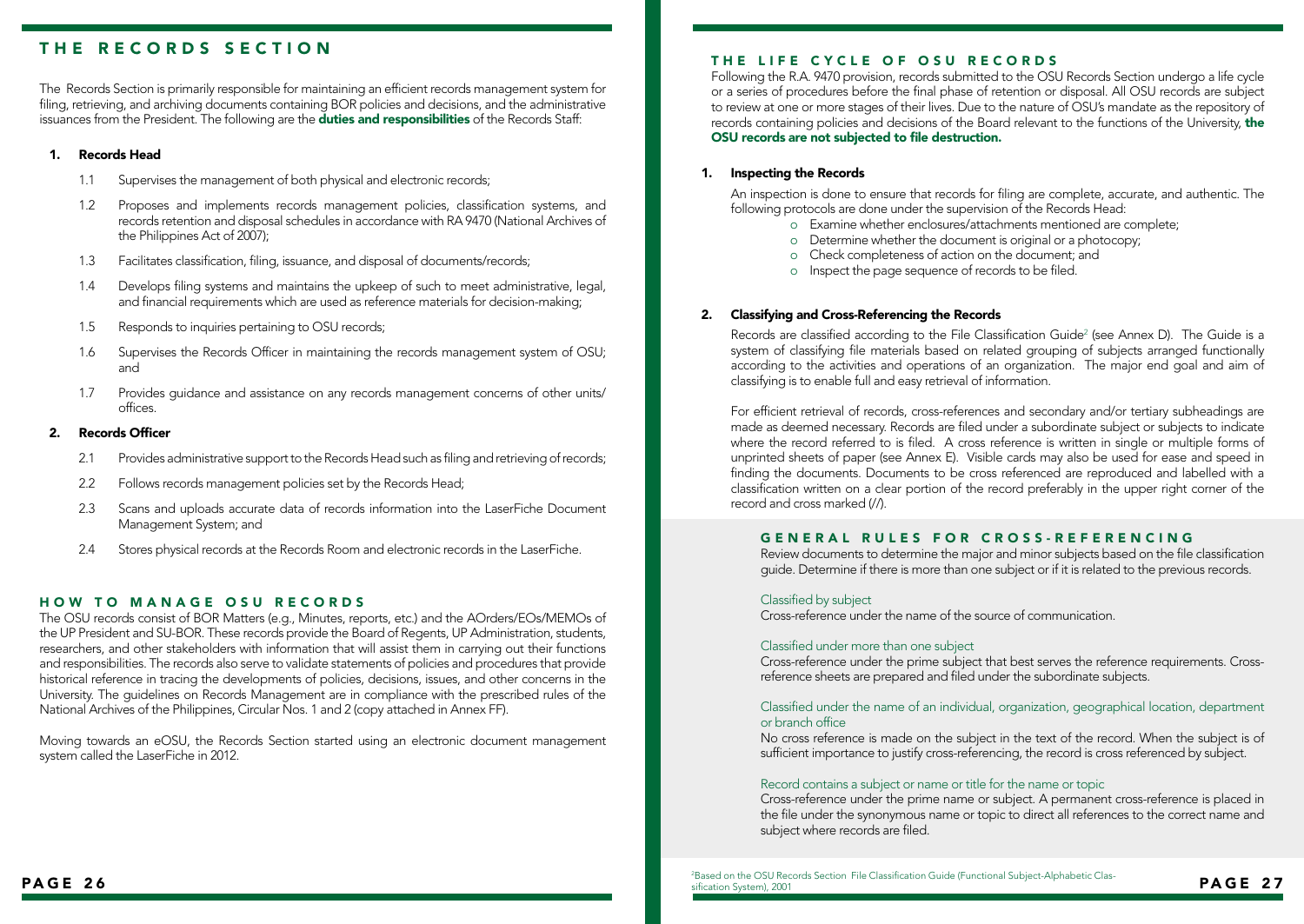### 3. Closing the Records

In compliance with RA 9470 (National Archives of the Philippines Act of 2007) and in keeping with the Basic Records and Archives Management, all records will be closed when they meet one of the two closure criteria:

- 3.1. Files of more than ten (10) years
	- o No file will remain open for more than 10 years from the date of first filing. If the file is still live after 10 years, i.e., the subject or activity is on-going, the most recent document should be kept open and the old closed (e.g., cases, guidelines).
- 3.2. Files with a width of four (4) centimeters
	- o Files should not be allowed to become too bulky, four (4) centimeters is the maximum width that allows the protective flap to lie easily over the top paper. Otherwise, a new file should then be opened.
	- o Once a file has been closed it can still be accessed and issued to researchers/ requestors. No document should be added to a closed file

### 4. Filing the Records

Records are filed both physically at the Records Room and electronically under the LaserFiche Document Management System. Physical records are converted into electronic format by scanning the document and filing it in its proper classification.

### HOW TO FILE THE OSU RECORDS

- 4.1 Inspect and review documents for filing
- 4.1 Classify and label documents using the File Classification Guide
- 4.1 Scan the labeled documents.
- 4.2 Upload the scanned documents in LaserFiche Document Management System.
- 4.3 File physical documents in their respective folders stored at the OSU Records Section.

### 5. Scheduling the Retention and Disposal of Records

Record retention or disposition is the final phase in the life cycle of records. When the disposal arrangements for a file leads to the permanent preservation, the file will be removed from the OSU Records Section and transferred to the Archives Section of the UP Main Library.

If the record is required as reference after it has been archived, it can be retrieved as with any of the archival collections by accomplishing a prescribed form of the Archives Section of the UP Main Library. A copy of the inventory of documents sent to the archives is stored in the LaserFiche Document Management System.

Review of records for disposal or preservation is achieved by two methods:

5.1 Automatic Review

A disposal schedule for disposing records has been developed which provides disposal instructions for all OSU records set out in the file classification scheme and is subject to an annual review. The disposal schedule sets out a predetermined disposal arrangements for all documents in classification scheme. It includes the following disposal options:

- Preserve: File classified/selected for permanent preservation in the archives (determine which record needs to be retained, i.e., academic, fiscal, governance, administrative matters)
- **Destroy:** File classified as having no continued value will be destroyed upon fulfilment of the destruction criteria based on the number of years; date in the future or a particular event, such as:

### Table 1. Disposal Schedule

| Classification | Position                                |
|----------------|-----------------------------------------|
| $Destroy + 2$  | Destroy in five (5) years after closure |
| Destroy 2017   | Destroy in 2017                         |
| Destroy @ IR   | Destroy at first review                 |

Closure Review: For some record series, it is difficult to determine the fate of the file prior to the creation of contents, which can sometimes be diverse in nature. In these circumstances, it is more appropriate that the records officer review the file at the time of file closure.

#### 5.2 File Review3

The Records Officer conducts a number of reviews throughout the document's lifetime. In the event that a document cannot be given a disposal instruction prior to opening, it can be reviewed upon closure. A document can be subjected to the three (3) possible reviews during its lifecycle. At each of the three reviews, different disposal options are available to the Records Officer.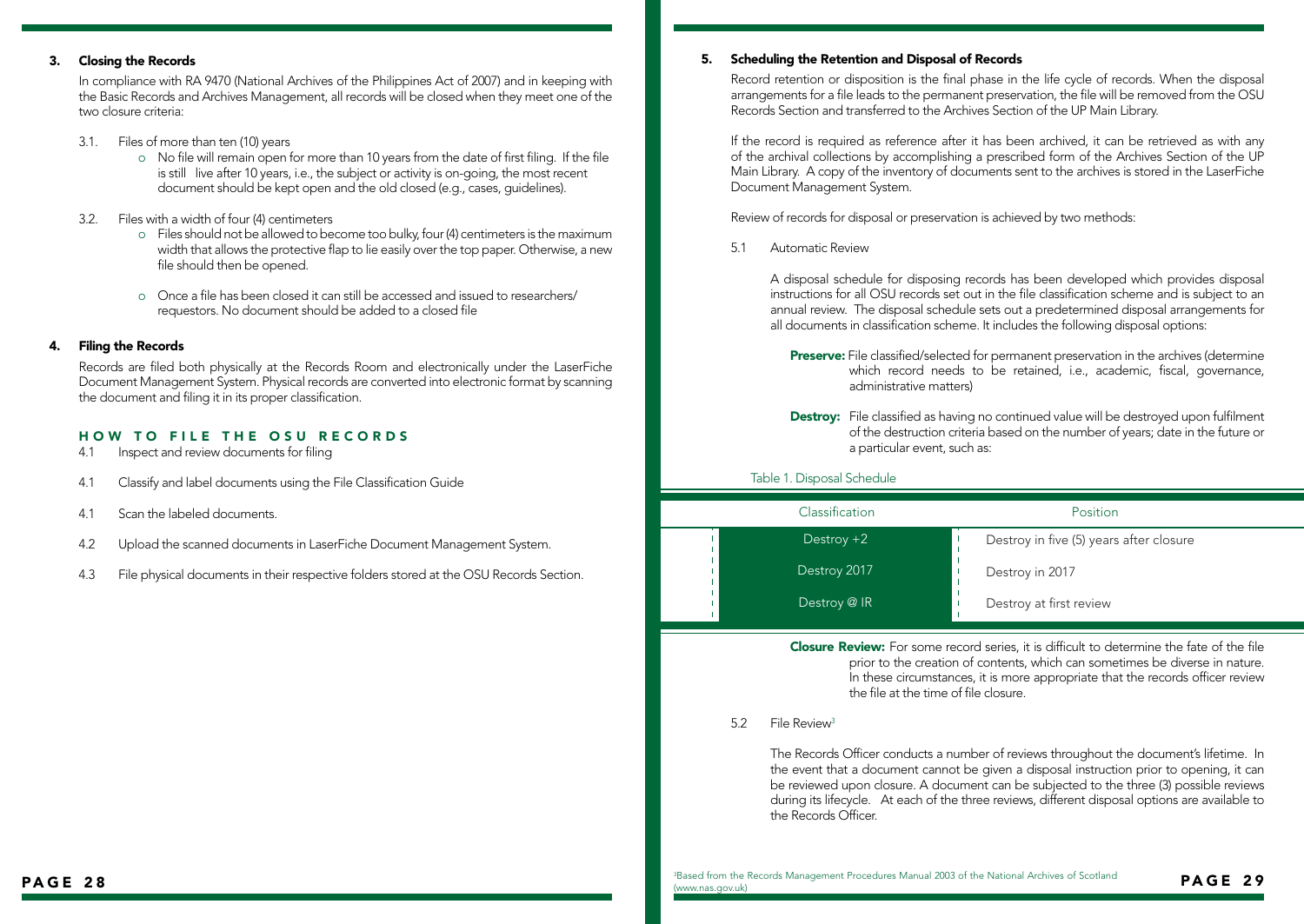### DISPOSAL OPTIONS AT CLOSURE REVIEW

Preserve: Send to UP Main Library Archives Section

**First Review:** Review after 6 years

DISPOSAL OPTIONS AT FIRST REVIEW

**Preserve:** Send to UP Main Library Archives Section

**Second Review:** Review at a later date not exceeding 10 years after opening

### HOW TO STORE THE OSU RECORDS

The OSU records are stored physically at the OSU Records Room and electronically in the computers of the Records Head and Records Officer. Meanwhile, inactive files or those rarely used and no longer referred to are transferred to the Archives Section of the UP Main Library once the retention period is reached. These records have served their purpose but they must be kept for legal purposes or for decision-making in the future.

There are two ways of storing OSU records:

#### 1. Storing Hard Copies of Records at the OSU Records Room

The Records Room in OSU provides secure, controlled, and cost-efficient storage for the semicurrent records, i.e., those which are frequently requested by researchers and stakeholders across units and campuses.

The Records Room has approximately eight (8) sq. meters of secured storage area for files managed by the Records Officers. Researchers and stakeholders may request for records anytime by accomplishing the Request Form (attached as Annex F). All requests are processed according to specified delivery runs.

The Records Room is equipped with secure storage facilities in which records are stored in a marked steel cabinet for easy access and retrieval.

#### 2. Storing Electronic Records Using the LaserFiche Document Management System

The LaserFiche Document Management System is installed in the computers of the Records Head and Records Officer for document scanning and electronic filing. Scanned documents are filed in the system for easy search and retrieval.

#### HOW TO ENSURE THE SECURITY OF THE OSU RECORDS

OSU Records contain information which, if disclosed to someone with malicious intent, may cause damage to the University. In order to ensure security of records, only an authorized staff is allowed access and given permission to release records. The Records staff operate on a clear desk policy, removing all documents on top of the desks at the end of the working day and placing these in a designated and secured place in the Records Room.

The OSU Records may also be subject to security classification to control access. The security classification is categorized by the SU-BOR. The following arrangements must be followed:

### Table 2. Classified Records4

|   | Classification                 | <b>Available Descriptors</b>                                                                                    | Access                                                                                   |
|---|--------------------------------|-----------------------------------------------------------------------------------------------------------------|------------------------------------------------------------------------------------------|
| т | <b>Top Secret</b>              | Controversial<br>т                                                                                              | Subject to clearance of the<br>President                                                 |
|   | Secret                         | Controversial                                                                                                   | Subject to clearance of the<br>President                                                 |
|   | Controversial/<br>Confidential | Controversial<br>Discussion in progress at the<br><b>BOR</b><br>No BOR action yet (DEFERRED)<br>Appeals (cases) | Records Officer/Chief of Records<br>Section subject to clearance by the<br><b>SU-BOR</b> |
|   |                                |                                                                                                                 | <b>ROOM USE ONLY</b>                                                                     |
|   | Restricted                     | Contracts Confirmed by the<br><b>BOR</b><br>Ï<br>Contracts noted by the BOR                                     | Records Officer subject to<br>clearance by the Head of the<br>Records Section            |
|   |                                |                                                                                                                 | <b>ROOM USE ONLY</b>                                                                     |
|   | Unrestricted                   | Policy Matters approved by the<br>BOR w/o issues/concerns<br>General Governance<br>Academic Matters             | Records Officer subject to<br>clearance by the Head of the<br>Records Section            |
|   |                                | <b>Fiscal Matters</b>                                                                                           | Can be released without clearance                                                        |

#### HOW TO REQUEST AND ACCESS THE OSU RECORDS

OSU records may be accessed either physically through the Records Section or electronically through the OSU website. If the record needed is not available online, the requesting party may request document retrieval from the OSU Records Section.

#### 1. Requesting Records at the OSU Records Section

1.1 All those requesting for copies of OSU records should accomplish a Records Request Form (See Annex F). The form is available at the Records Section or may be downloaded from the OSU website osu.up.edu.ph. Requests may be sent by facsimile to the Records Section, through fax number 920-68-97, or through e-mail at osu@up.edu.ph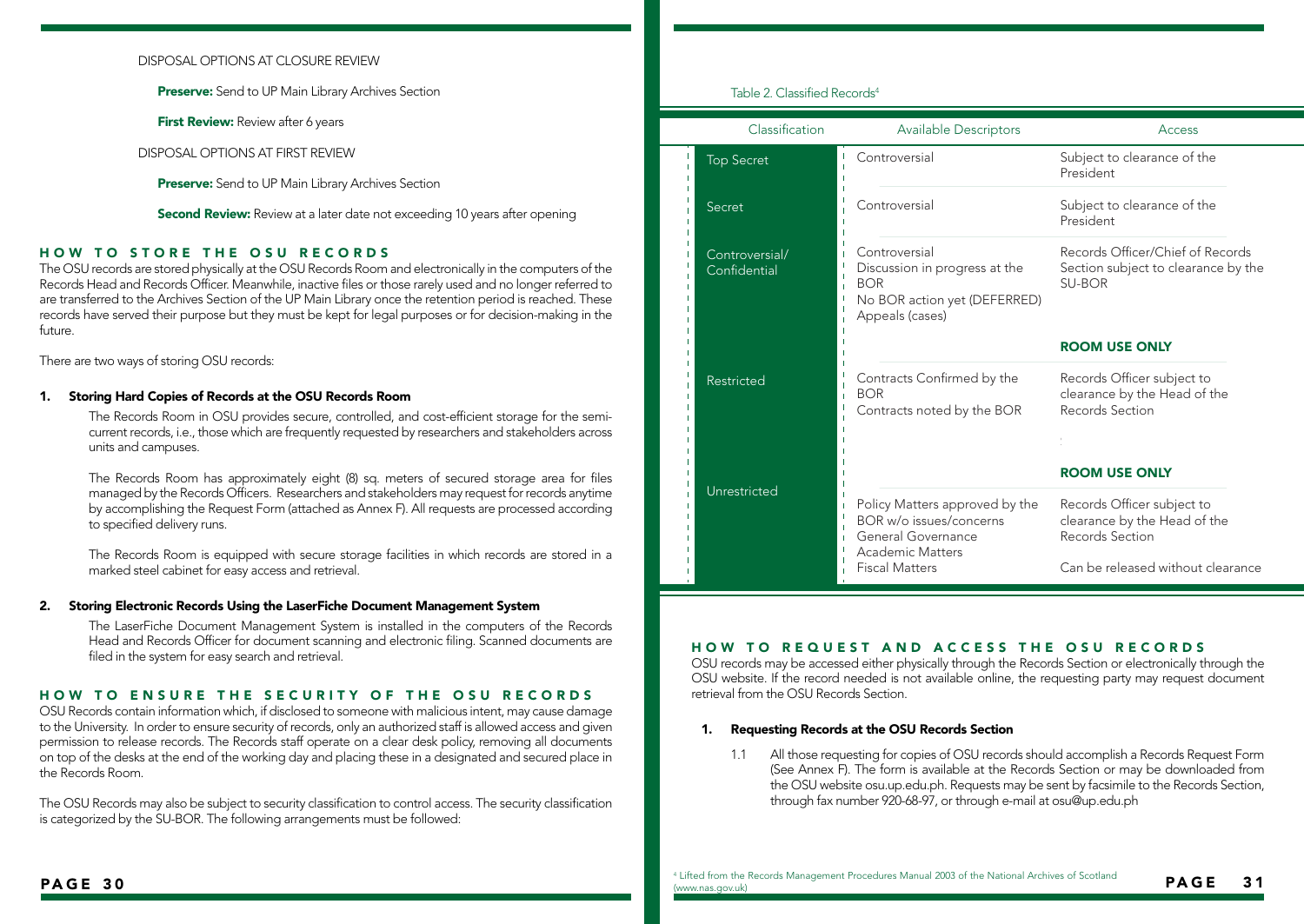- 1.2 Upon receiving the request, the Records Officer locates the requested document by conducting a search using the LaserFiche Document Management System.
- 1.3 The Records Officer then reviews the document if it can be released immediately or if it requires approval from the SU-BOR for release.
- 1.4 The Records Officer retrieves the document from the specified location in the storage area or prints the requested document if the scanned copy is available in the LaserFiche.
- 1.5 The Records Officer stamps the document as "officially released to (name of requestor)" then the document is signed by the Records Head and released upon clearance of the SU-BOR.

All requests must be picked-up from the Records Section during releasing schedule prescribed in Table 3. As of the last quarter of 2014, upon the instruction of the SU-BOR, documents can be sent electronically to the requesting party, subject to approval from the SU-BOR.

As of the last quarter of 2014, the SU-BOR has instructed that documents can be sent electronically to the requesting party, upon approval from the SU-BOR

- 1.6 All requests for documents made with the OSU Records Section are recorded in a logbook indicating the following data:
	- A. person who requested for the document (requesting party);
	- B. unit of the requesting party;
	- C. nature of document requested;
	- D. date requested;<br>F. date released:
	- date released:
	- F. person who received the document; and
	- G. person who released the document.

### PROCESSING TIME OF OSU RECORDS<sup>5</sup>

Documents stored at the Records Room are processed within four (4) hours upon receipt of the request. However, inactive files already stored at the Archives Section of the UP Main Library may take a longer time.

There are two (2) releasing runs every day (Monday to Friday):

#### Table 3. Schedule of Processing OSU Records

| Time of Request     | Time of Release               |
|---------------------|-------------------------------|
| ' 8:00 – 11:00 am . | 11:00 am $-$ 4:00 pm same day |
| $4:00 \text{ pm}$   | 10:00 am the following day    |

#### 2. Accessing Records on the OSU Website

Individuals who inquire about BOR decisions may be instructed to visit the OSU website and do the following:

- 2.1 Go to the OSU website (osu.up.edu.ph).
- 2.2 Click the UP Gazette tab to browse through the issues per year. If the Gazette issue is unknown, use the Google Custom Search Bar located at the upper right side of the website.
- 2.3 Type the keyword/s of the document. Google Custom Search will display all related documents.
- 2.4 Select desired document.
- 2.5 To search for the keyword in the document, press ctrl+ f to launch the search bar.
- 2.6 Type the keyword on the search bar.
- 2.7 The result of the search will be highlighted.

#### GUIDELINES ON REQUESTING AND RELEASING RECORDS

Requests for copies of records should be described in sufficient detail to enable the Record Section staff to retrieve the pertinent records.

Reasonable restrictions may be imposed upon general requests for confidential/sensitive/restricted records.

Requests for copies and requests for certified true copies of confidential/sensitive/restricted records should be made in writing (letter-request) addressed to the SU-BOR.

Records classified as confidential/sensitive/restricted are for ROOM USE ONLY and requires of the SU-BOR for access.